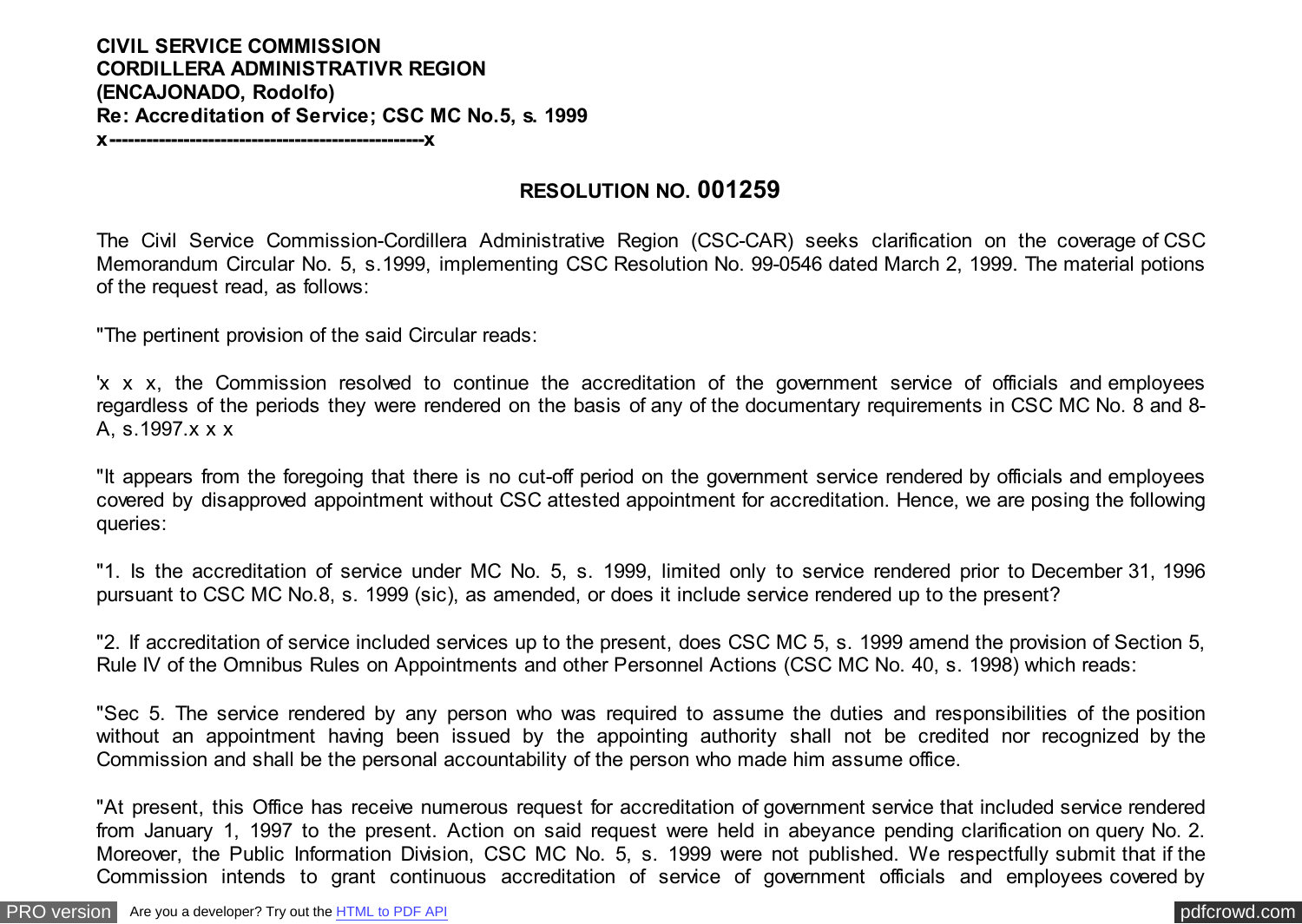disapproved appointments or without CSC attested appointments, regardless of the period it was rendered. CSC MC No. 5, s. 1999, should be published in a newspaper of general circulation so that it can validly amend Section 5, Rule IV of MC No. 40, s. 1998."

The two issues posited by CSC-CAR may be summarized as follows:

1. Are service rendered up to the present included in the accreditation of service under CSC Memorandum Circular No. 5, s. 1999?; and

2. If so, does CSC MC No. 5, s 1999 amend Section 5, Rule IV of the Omnibus Rules on Appointments and Other Personnel Actions (CSC MC No., s. 1998)?

Paragraph 1 of CSC Memorandum Circular No. 5, s. 1999 reads, as follows:

"Pursuant to CSC Resolution No. 99-0546 dated March 02, 1999, the Commission resolved to continue the accreditation of government service of officials and employees regardless of the periods they were rendered on the basis of any of the documentary requirements in CSC Memorandum Circular Nos. 8 and 8-A, s. 1997. Non-permanent government service which are properly supported by CSC approved appointments need not submitted to the Commission for accreditation."

Evidently, the foregoing Memorandum Circular merely reverberates the rationale behind CSC Resolution No. 99-0546 dated March 2, 1999 which states as follows:

"WHEREAS, many government officials and employees were not able to avail of the benefits of the said resolutions because of the deadlines imposed therein;

"WHEREAS, employees concerned should not be deprived of the benefits to which they are legally entitled; "WHEREAS, for reasons of fairness and equity, there is a need to extend the benefits provided under the above resolutions regardless of the period the service were rendered to afford equal opportunity to all affected officials and employees who are not able to meet the above deadlines.

Aware that many public servant were disadvantage by the deadlines/ periods imposed under previous CSC resolutions1 regarding accreditation of service, the aforequoted was promulgated in order to reflect the best interest of affected government officials/employees. This is in line with the trust of the Commission to humanize the law, rules and regulations concerning the benefits of its human component. The only limitation provided for by the above-mentioned resolution and consequently CSC MC No. 5 s. 1999 is for the request for the accreditation of service to be accompanied by documents set forth in CSC Memorandum Circular Nos. 8 and 8-A, s. 1997. Hence, the first query is answered in the affirmative.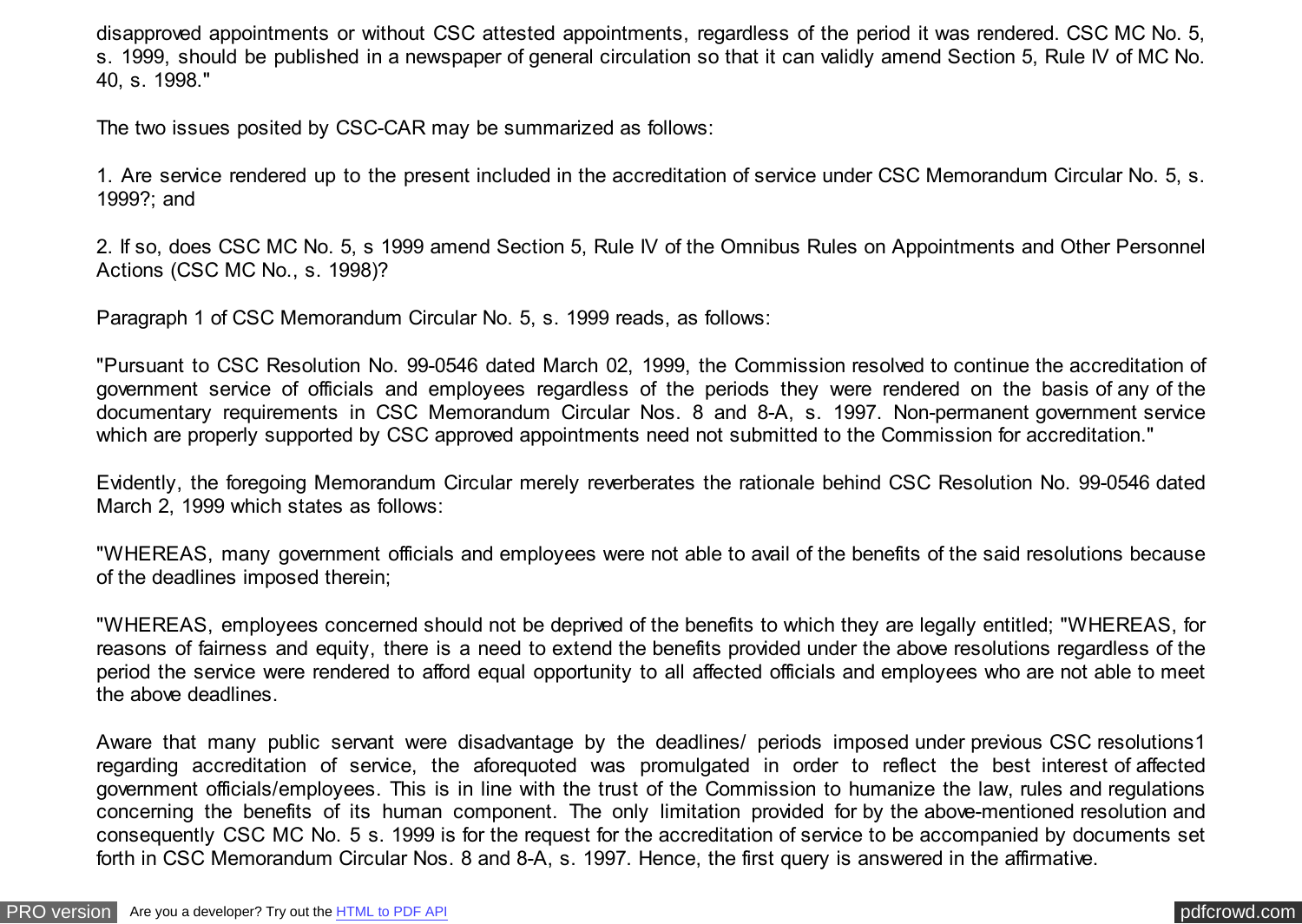As to the second query, it is submitted that CSC MC No. 5, s. 1999 has substantially modified Section 5, Rule IV of CSC MC No. 40,s. 1998.

Section 5, Rule IV of CSC MC No. 40,s. 1998 reads, as follows: "Sec. 5. The services rendered by any person who was required to assume the duties and responsibilities of any position without an appointment having been issued by the appointing authority shall not be credited nor recognized by the Commission and shall be the personal accountability of the person who made him assume office."

Obviously the above contemplates a situation where no valid appointment was issued by the appointing authority to a person who was required to assume the duties and responsibilities of a position. Thus, a valid appointment is required by any actual services rendered may be accredited or recognize by the Commission.

On the other hand, CSC MC No. 8 and CSC MC No. 8-A s. 1997 speak of " detective or without any appointment". Considering that CSC MC No. 5, s. 1999 referred to the former Memorandum Circular, it follows that even without an appointment or when the appointment is defective, actual services rendered may be accredited or recognized by the Commission provided the request for accreditation is supported by the required documents.

1 CSC Resolution No. 970550 dated January 28, 1997

\_\_\_\_\_\_\_\_\_\_\_\_\_\_\_\_\_\_\_\_\_\_\_\_\_\_\_\_\_\_\_\_\_\_\_\_\_\_\_\_\_\_\_\_\_

CSC Resolution No. 974603 dated December 11, 1997

Clearly then, CSC MC No. 5, s. 1999 amends Section 5 of CSC MC No. 40, s. 1998.

**WHEREFORE**, pursuant to CSC Memorandum Circular No. 5, s. 1999, officials and employees who rendered actual services pursuant to defective appointments or without any appointment as long as supported by authenticated documents may request the inclusion of said services in their official service record in the Commission and the services that may be subject of accreditation include those services rendered up to the present.

Quezon City, May 24 2000